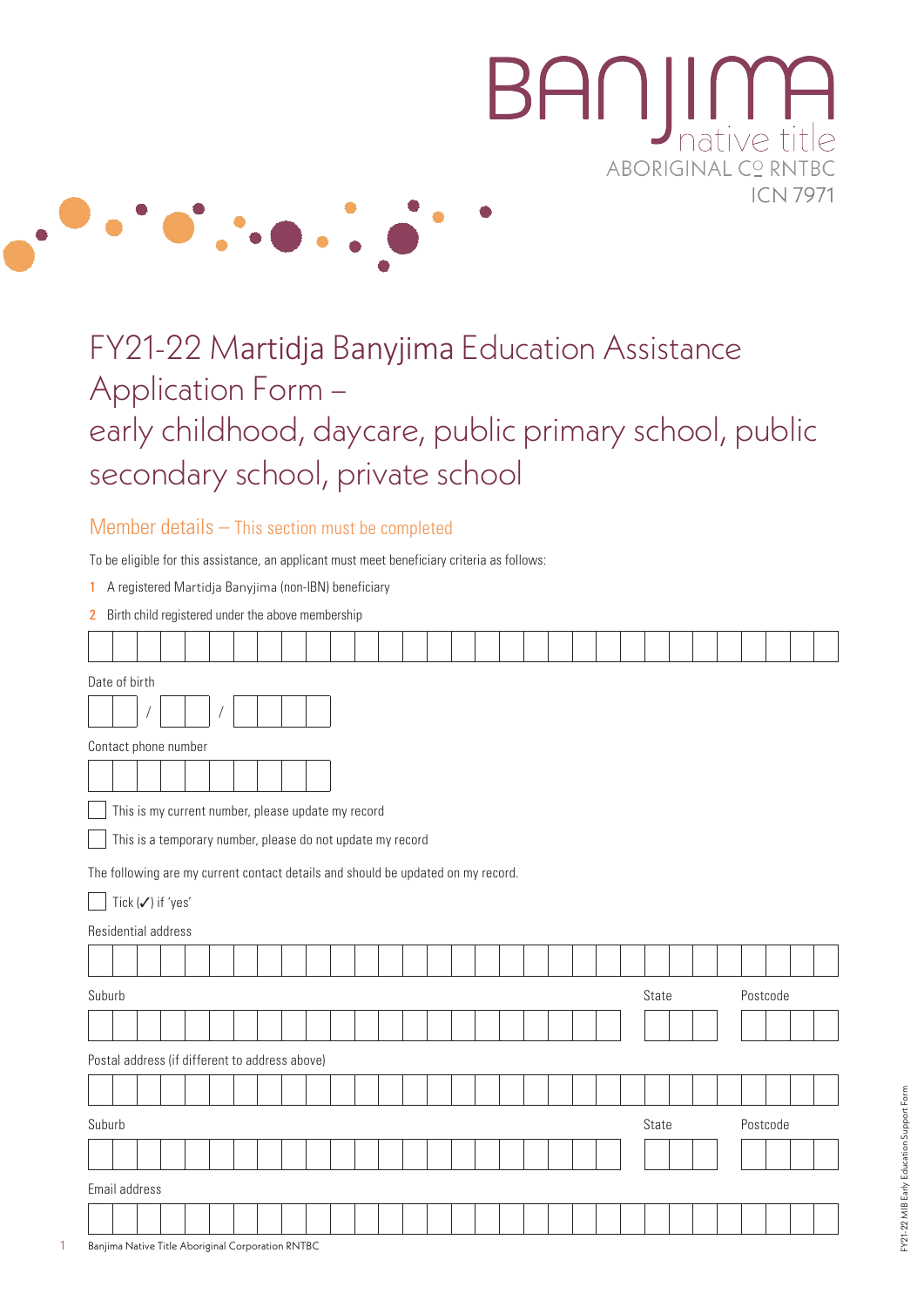# Assistance and support for education

All courses must be studied within Australia, except in the case that members can prove long term residency overseas. In order to qualify for future assistance, students must provide evidence of a minimum pass of school subjects.

- **•** Uniforms/Shoes
- **•** School books and stationery
- **•** Computer and technology (upon proof of requirement)
- **•** Extra-curricular activities camps, excursions and sport events (out of school hours)
- **•** Canteen expenses
- **•** Flights and accommodation (please attach supplementary Travel form)

#### Beneficiary allowance

Each of the allowances below is per beneficiary, not per child. Beneficiaries, with multiple children in the same category, ie childcare, can only access the amount of each total.

- **•** Childcare and early learning: up to \$15,000
- **•** Public Secondary: up to \$10,000
- **•** Public Primary: up to \$10,000
- **•** Private School: up to \$60,000

#### Student/Child

Please tick  $(\checkmark)$  policy allowance(s) below that you are applying for:

Childcare and early learning Private School

Public Primary

Public Secondary

| Students full name |  |
|--------------------|--|
|                    |  |

| Students full name                                                                          |          |       |                      |        |  |  |  |  |  |
|---------------------------------------------------------------------------------------------|----------|-------|----------------------|--------|--|--|--|--|--|
|                                                                                             |          |       |                      |        |  |  |  |  |  |
| Date of birth                                                                               |          |       |                      |        |  |  |  |  |  |
|                                                                                             |          |       |                      |        |  |  |  |  |  |
| School name/location                                                                        |          |       |                      |        |  |  |  |  |  |
|                                                                                             |          |       |                      |        |  |  |  |  |  |
| School grade                                                                                |          |       |                      |        |  |  |  |  |  |
|                                                                                             |          |       |                      |        |  |  |  |  |  |
| Details of request: (note; no cash payments or reimbursements to beneficiaries are allowed) |          |       |                      |        |  |  |  |  |  |
| Items                                                                                       | Supplier | Phone | Invoice/Quote<br>No. | Amount |  |  |  |  |  |
|                                                                                             |          |       |                      |        |  |  |  |  |  |
|                                                                                             |          |       |                      |        |  |  |  |  |  |
|                                                                                             |          |       |                      |        |  |  |  |  |  |
|                                                                                             |          |       |                      |        |  |  |  |  |  |
|                                                                                             |          |       | Total                |        |  |  |  |  |  |

Exclusions: Day-to-day travel costs (bus tickets, taxi, Uber, etc.), gaming computers and accessories, and mobile phones and costs associated with phones such as credit. Allocation of funds cannot be transferred from one beneficiary to another.

- **•** Boarding expenses
- **•** School fees
- **•** Tutorial assistance
- **•** Out of school expenses (ie speech and/or occupational therapy, physiologist)
- **•** Before and after school care